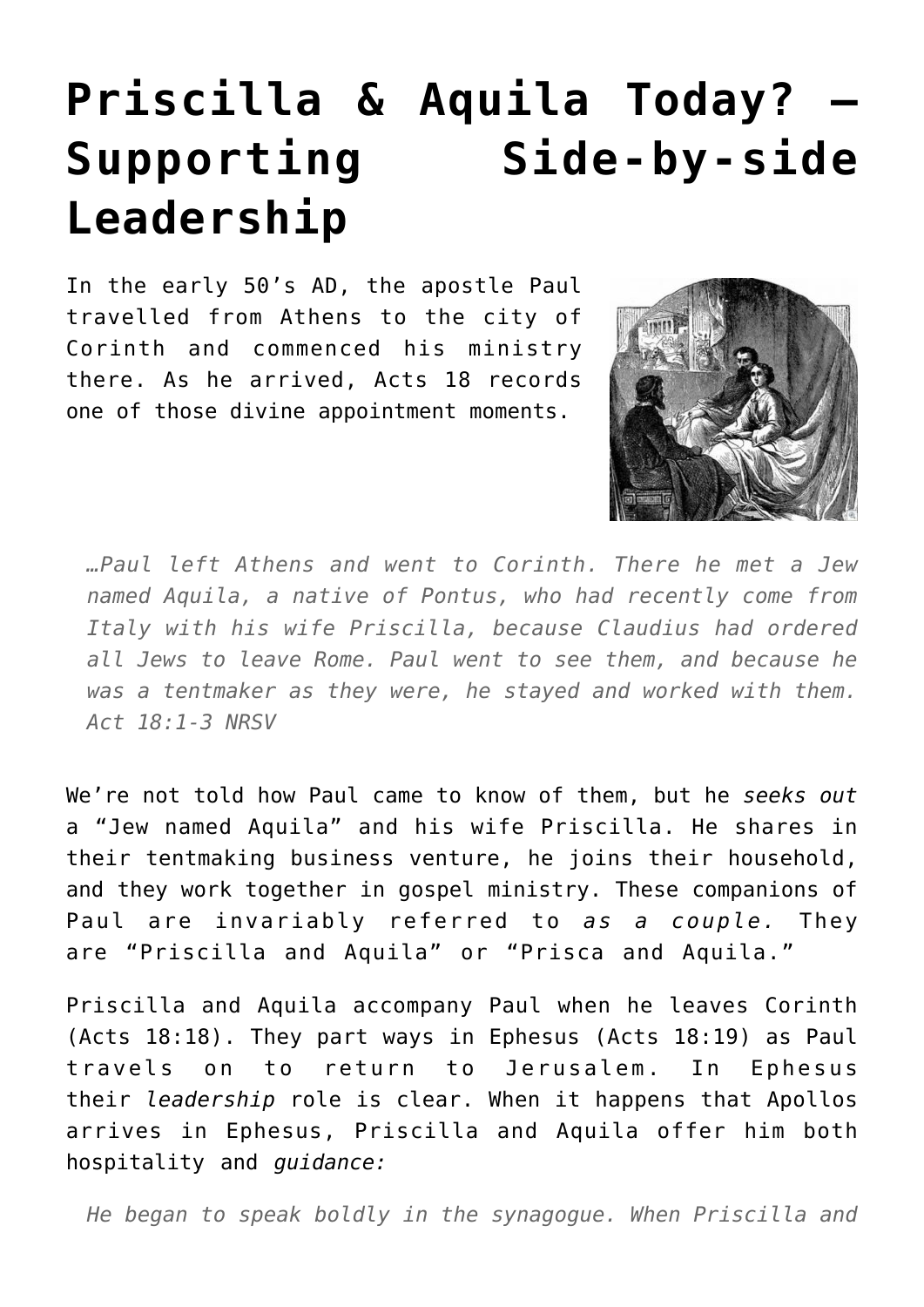*Aquila heard him, they invited him to their home and explained to him the way of God more adequately. Acts 18:26 NRSV*

Paul sends them greetings when he writes his letter to the Romans. He refers to them as ones who "work with me in Christ Jesus" (Romans 16:3) to the point of risking their lives. Tradition has it that they were martyred together upon returning to Rome.

What an intriguing couple! They are lovers, co-workers, coministers. We do not know if they had their own children, but they certainly opened their home and hearth and "parented" (as it were) some of the leaders of the church.

Priscilla and Aquila are indeed a *side-by-side* team, in it together, and always spoken of together. We know of many couples who would seem to be of a similar kind. Gill and I are a couple in ministry. And, while we don't want to inappropriately lay claim to Priscilla and Aquila, they are before us as an example and something of an inspiration.

So what can we learn from them? How can we think about this sort of side-by-side ministry in our own times? It's something we want to explore more.

To explore it, we need to define it, or at least to describe it:

1. We are talking about couples, **married couples**. There are other duos in Scripture who minister together – e.g. Peter and John (Acts 3-4), Paul and Barnabas (Acts 13), Paul and Silas (Acts 16). These partnerships exhibit synergies and complementarities, but for Priscilla and Aquila there is a sense in which the charism extends to the marriage identity also. What I mean is this: when we consider Paul's apostolic ministry we can conceive of it not just in terms of *function* but of *person*;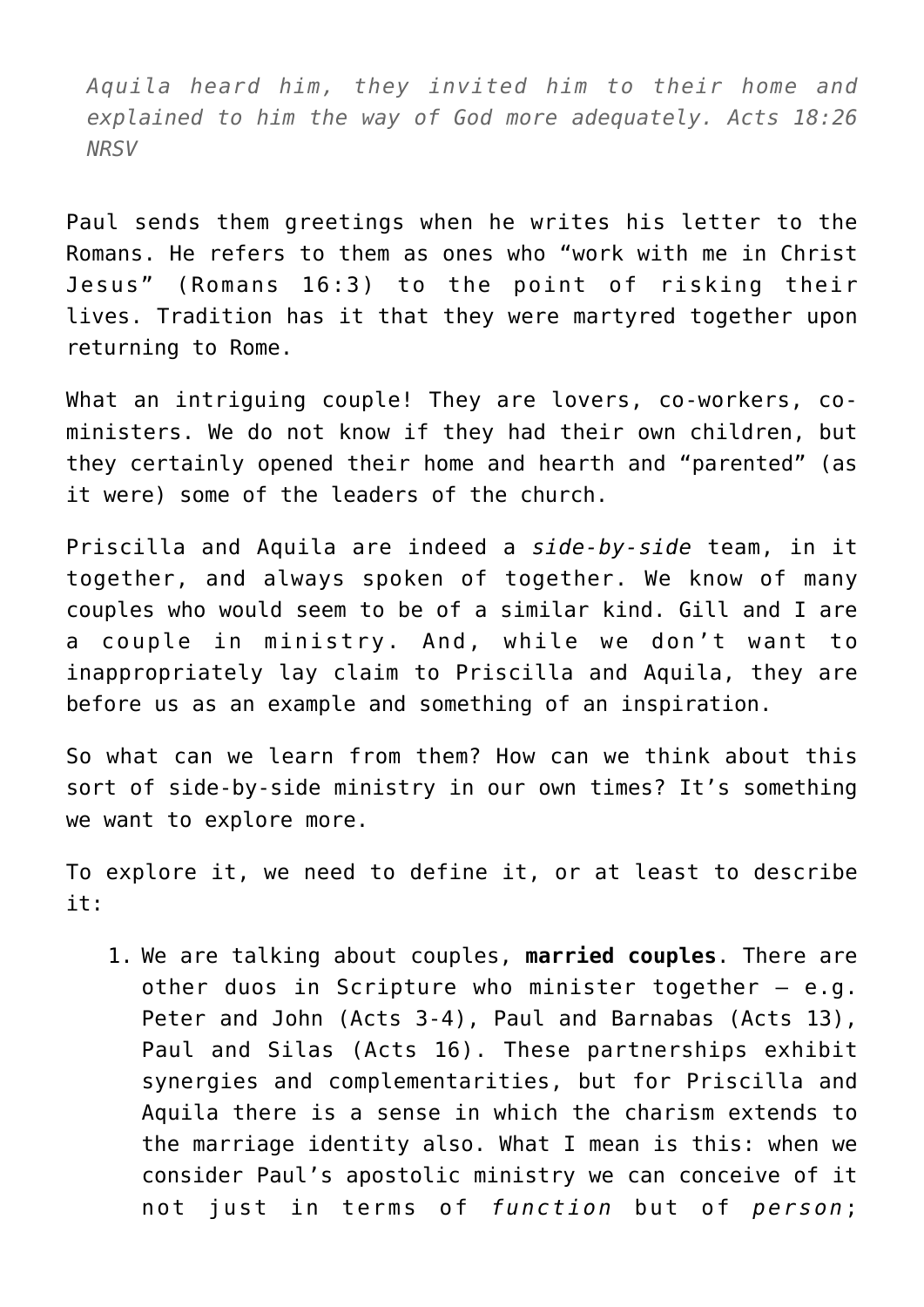he *embodies* the gospel in a 2 Corinthians 4 sort of way. With Priscilla and Aquila that *embodiment* extends to who they are as a married couple and is expressed in their relationship and their home. Their *family* is apostolic in this sense; it certainly was for Apollos.

- 2. We are talking about **something other than "I'm right behind you" partnerships.** By this we mean the form of partnership where either husband or wife (or both) releases the other into their individual ministry. This is much more than the unfortunate stereotype of housewife looking after the children so that a Reverend Gentleman can be about the "the Lord's work." We know husbands and wives who self-sacrificially provide the financial, familial, and moral support necessary for the other to be released into ministry. This is genuine partnership and of great value. The demarcation might be blurry, but the side-by-side partnership of Priscilla and Aquila in home, work, and ministry seems to be distinct from this by more than just a matter of degrees. They are relased into *their* shared ministry.
- 3. What we are talking about is perhaps indicated by the increasing phenomenon of couples who are both ordained but **this is not just about ordination**. We know some ordained couples who minister effectively apart, as individuals, in entirely separate contexts. We know lay couples who operate side-by-side, and similarly couples where there is a difference in ordination or institutional training or recognition. We know side-byside couples who are remunerated differently, and often inequitably. Institution finds it hard to recognise or respond to them, rather, the side-by-side togetherness often derives from a deeply shared journey in the real world.

The subjective indicator is this: when we think of a couple who minister among and with God's people, do we first think of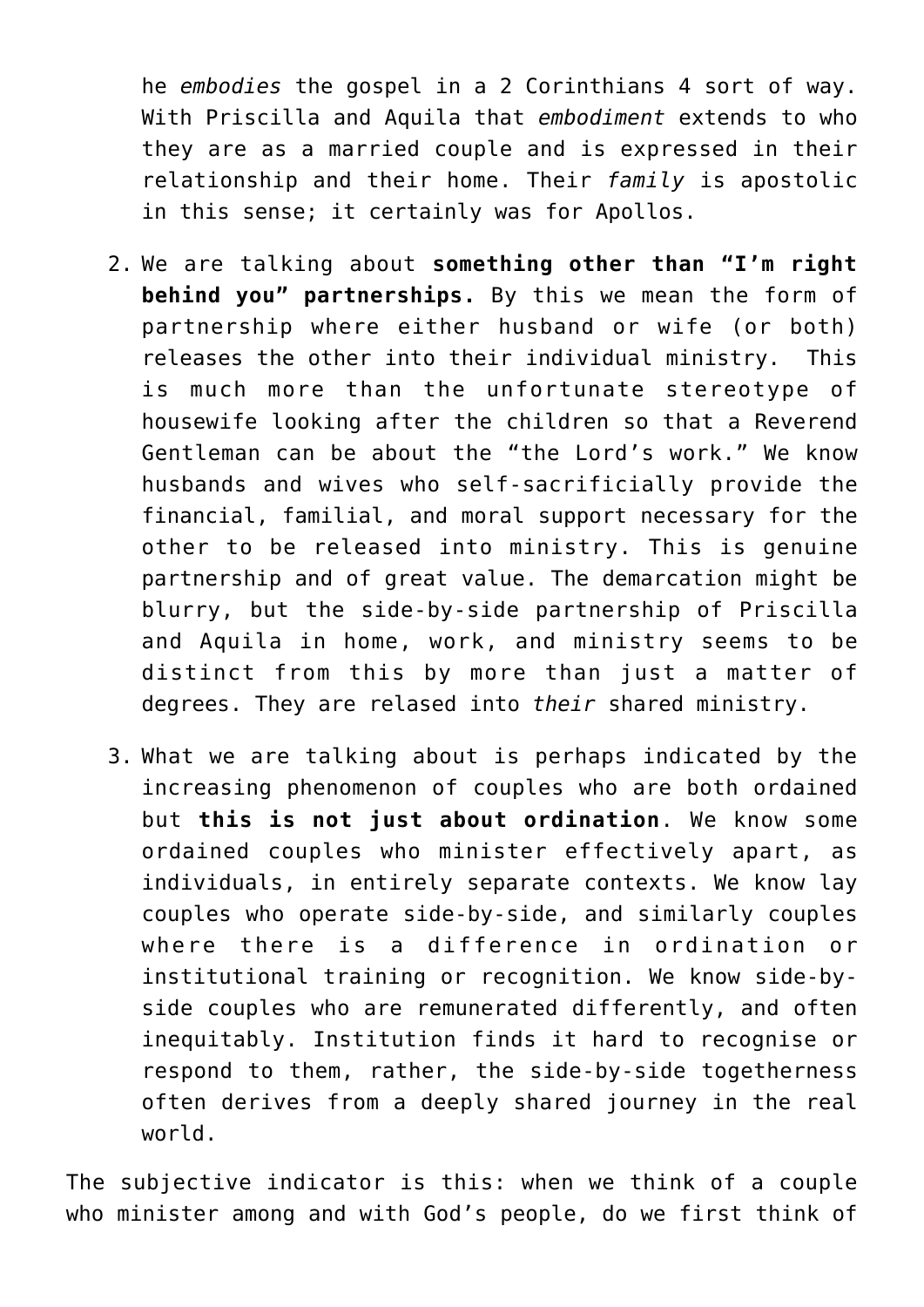"X" and "Y" or do we first think of "X and Y" together? As an exercise, Gill and I went through our experience, naming those who we thought of in this way. Invariably they have blessed us. Priscilla and Aquila, side-by-side, exemplify the people that we were thinking about.

Church History is usually a useful discipline to consider methods and manners of ministry; there is nothing new under the sun and we can learn from those who have gone before. But in this case, it is more difficult. The predominant influencers in early and medieval church history are mostly unmarried, and usually men. Perhaps [Martin and Katharina](https://en.wikipedia.org/wiki/Katharina_von_Bora) [Luther](https://en.wikipedia.org/wiki/Katharina_von_Bora) are an exception and mark a turning point, although they are rarely spoken of in the same breath. Early Protestantism through the 17th and 18th Centuries record male leaders who are married, but there is no sense of them being together in ministry. Both Wesley and Whitefield had unhappy marriages, unsurprising given their treatment of their wives.

It's not until the 19th Century that there is a clear emerging sense of partnership. [William & Catherine Booth](https://salvos.org.au/about-us/our-story/our-history/founders-william-and-catherine-booth/) are often described as founder and "mother" of the Salvation Army, and similarly [Hudson & Maria Taylor](http://www.missionariesbiography.com/July/23Maria_Jane_Dyer.html) with respect to the China Inland Mission. In the 20th Century, the number is beyond counting (although [Loren & Darlene Cunningham](https://en.wikipedia.org/wiki/Loren_Cunningham), founders of Youth With A Misson are a personal favourite of mine). The 20th Century might correlate with the advent of Pentecostalism, but I suspect other cultural shifts as well.

*Question for feedback: Can you think of side-by-side couples in Christian history? Let us know in comments or [contact](http://briggs.id.au/jour/connect/) me.* 

So, on the face of it, we have a fundamental form of vocation that has biblical precedent and contemporary reality, but with little historical understanding or reflection. So how do we offer support to couples who are in ministry in this way? What issues do they face?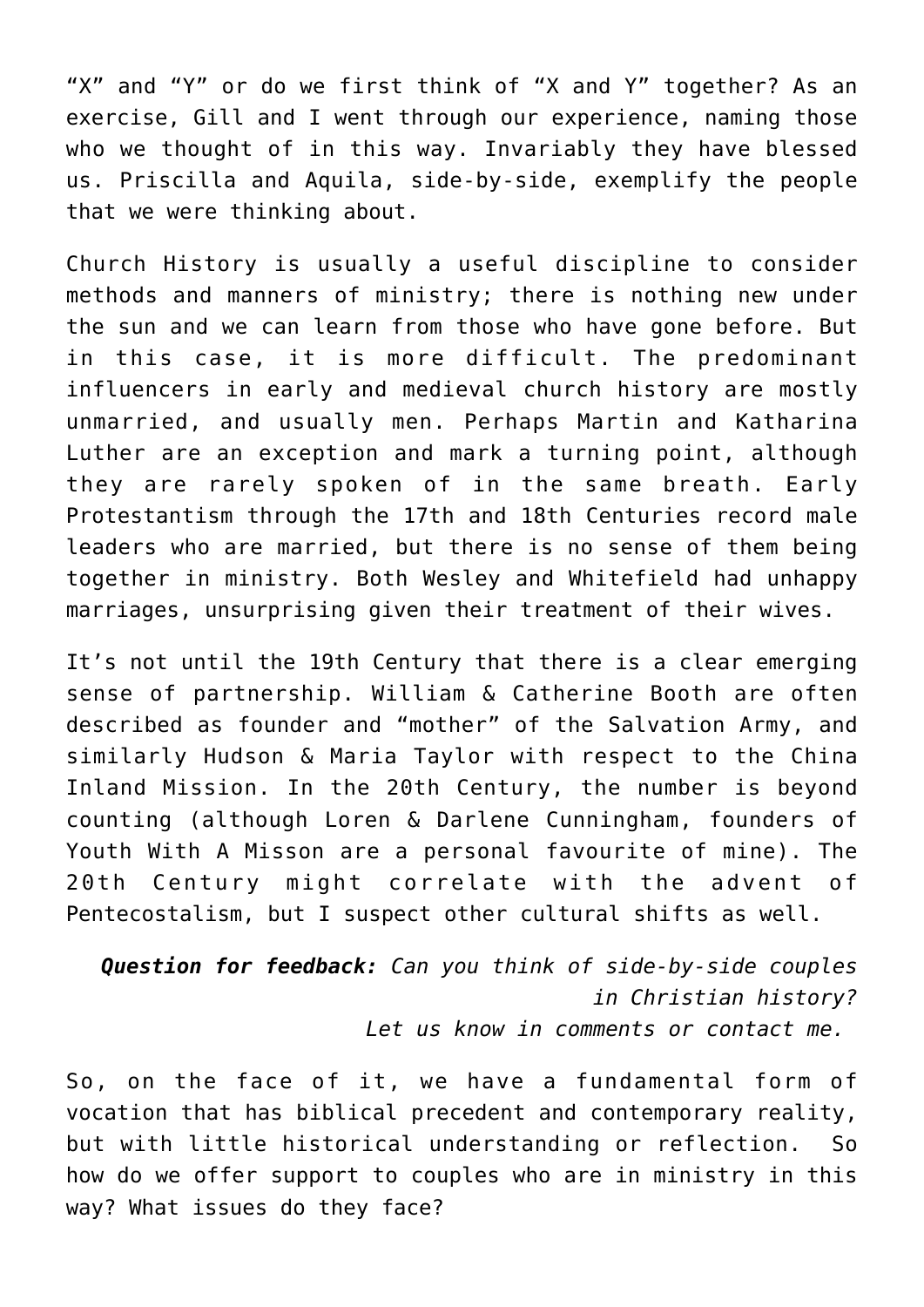Some of the issues are *internal:*

Nearly everyone wrestles with vocational questions: Who am I? What is this God-given gospel-shaped passion, longing, yearning, that calls me forward? How refined and redeemed is it? What selfishness and sin does it feed when I do not approach it in submission and surrender? How must I lay it down? How must I cling to it in fervent faith?

The same questions come to the side-by-side couple. They must wrestle with them as individuals, but also together: Who are *we?* What is this God-given gospel-shaped passion, longing, yearning that calls us forward, together – which neither of us can follow on our own? How refined and redeemed is it? How do we express it healthily or unhealthily? How do we lay it down? How do we cling to it?

It's often a journey of discovery. In our ministry life Gill and I have had to learn to be close: drawing boundaries, negotiating the wedge issues, laying down self and individual ambitions not just for the sake of the other, but for the sake of "us together." We have also had to learn to be open: letting others in so that we're not a "closed shop" but are properly connected with the wider body, and freeing each other so that we can grow as whole individuals. It involves a lot of emotional and relational risk! But that's the stuff of life.

We have had mentors and helpers on this journey. However, there are few general resources to draw upon.

Some of the issues are *external* to the couple:

Institutional systems simply don't cope well with couples. It's true with secular systems (e.g. tax and immigration) and so it is in ecclesial institutions. Generally speaking in mainstream institutions: Individuals, not couples, are selected for ordination (the least effective selection processes give little consideration to the marriage relationship, most give some). Individuals, not couples, are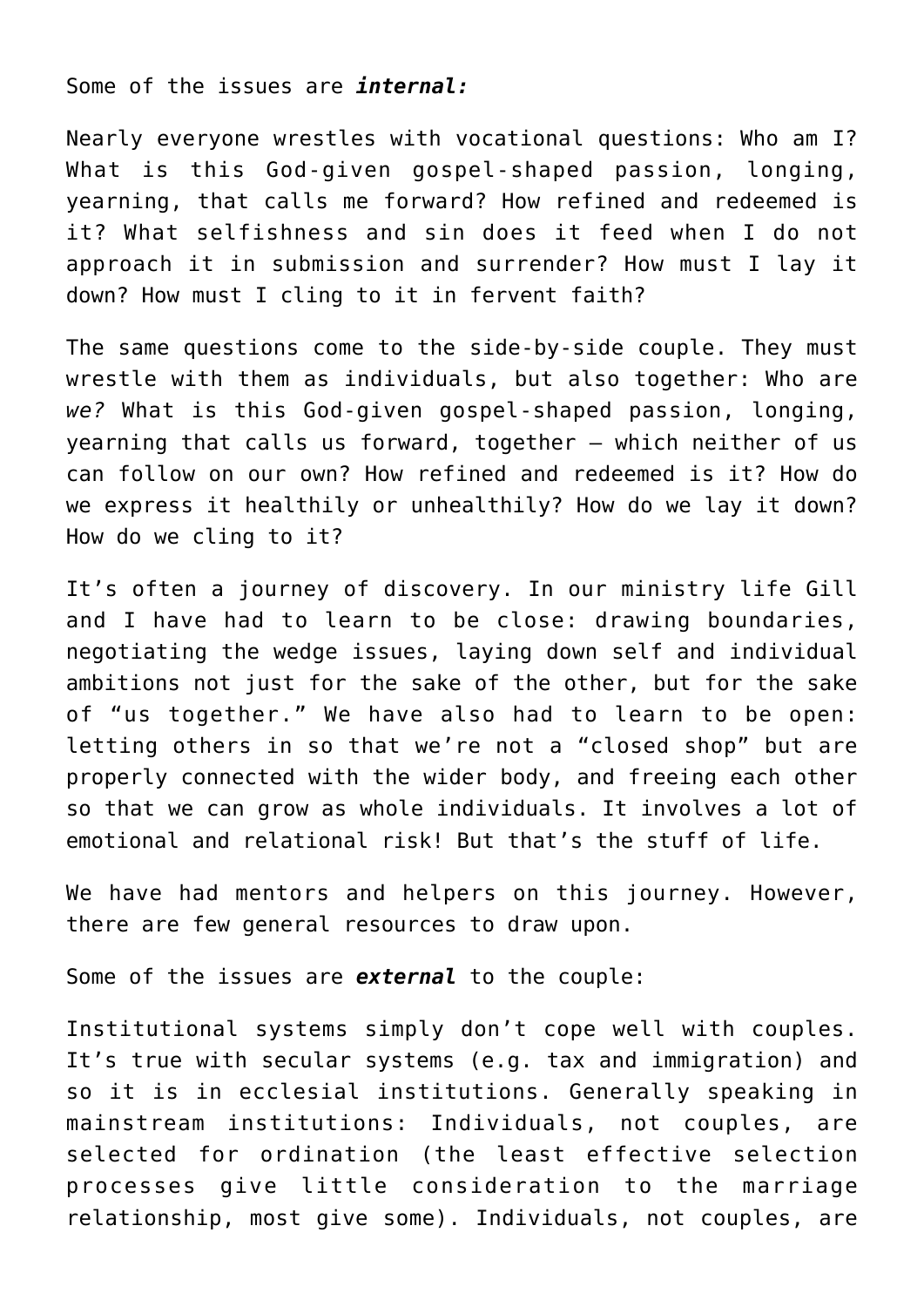authorised for ministry. Individuals, not couples, are remunerated (and usually only one of them).

There are exceptions, often torturous. We know of a ministry couple who were able to argue for remuneration for the wife's contribution to the work of the church, but only after the husband was formally released to attend to an external ministry part-time. We know of a large parish in which the ministry team structure slowly evolved to recognise what was actually the case: the vicar *and his wife* were placed in the same location in the team diagram, an internal document.

There are misconceptions. One of the most deflating comments that side-by-side couples hear is, "Ah, two for the price of one!" It's usually well-meant but not helpful. The "price" of a minister to an organisation isn't just about money – it's about giving that minister understanding, support, and an appropriate voice – a *place* in the family. "Two for the price of one" usually means one or 'tother, and therefore both together, are not going to have that place. Underneath it is, "thanks for tagging along."

Of course, some institutional wariness is warranted. There are unique issues relating to family welfare, safeguarding, and professional supervision. Of course, there are also couples who are vocationally broken, co-dependent and operating out of injury reflect a negative synergy; there are couples who internalise all decision-making and exclude those who should have a voice; there are couples who are inconsistent, doubleminded, and you're not sure where you stand with them; there are couples who haven't done the vocational and emotional work. But all of that can be said of individuals also.

So how do we help institutions respond to side-by-side couples, and how might we support and help such couples with these internal and external issues? This is something we want to explore.